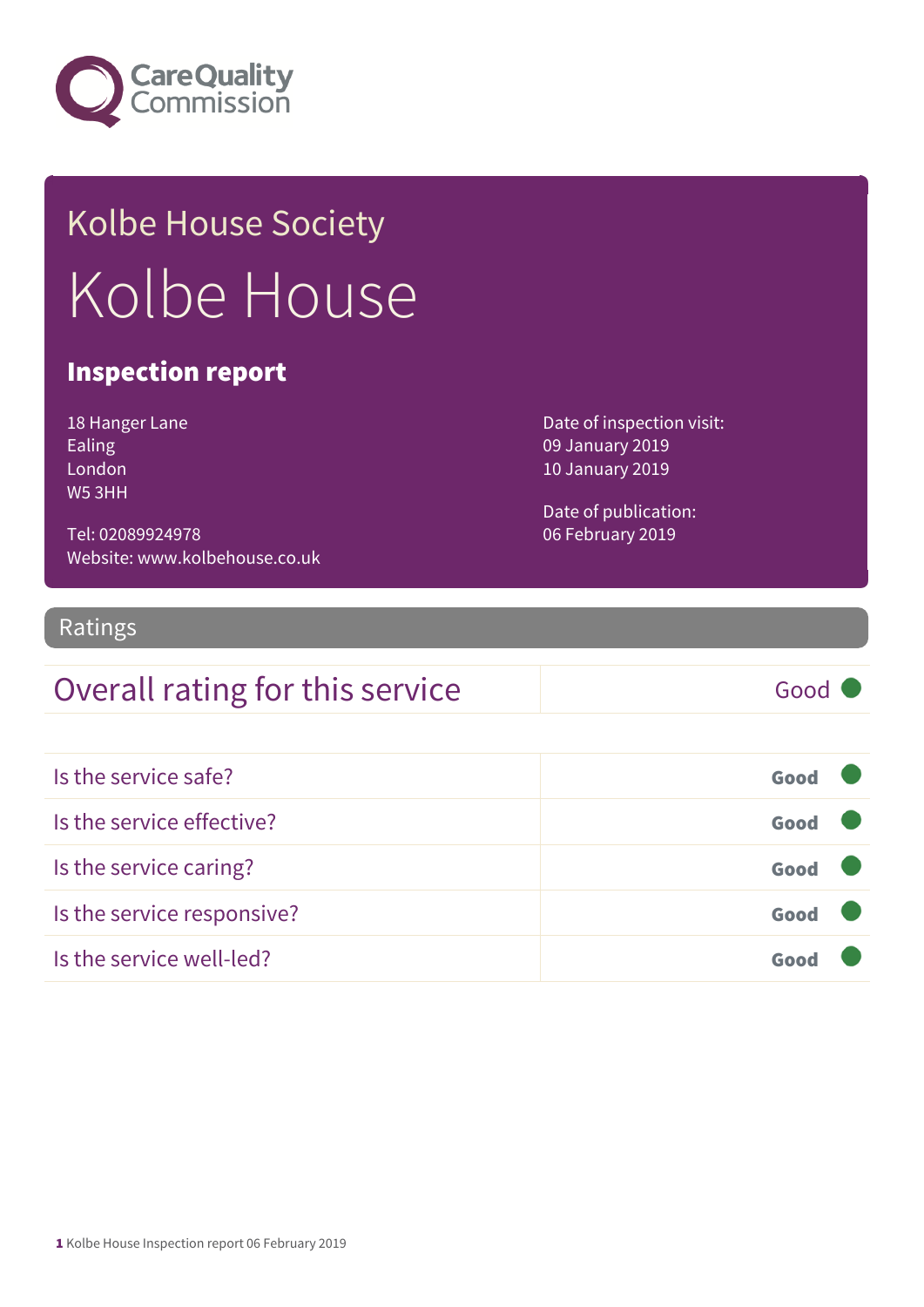# Summary of findings

#### Overall summary

The inspection took place on 9 and 10 January 2019 and was unannounced.

The last inspection took place 11 December 2017, when we found breaches of Regulations relating to safe care and treatment, person centred care and good governance. Following the last inspection, we asked the provider to complete an action plan to show what they would do and by when to improve the key questions of 'Is the service safe?', 'Is the service effective?', 'Is the service responsive?' and 'Is the service well-led?' to at least good. The provider supplied us with an action plan on 22 January 2018 telling us that they would complete the necessary improvements by July 2018. At this inspection we found that improvements had been made and the provider was meeting all the Regulations.

Kolbe House is a 'care home'. People in care homes receive accommodation and nursing or personal care as single package under one contractual agreement. CQC regulates both the premises and the care provided, and both were looked at during this inspection.

Kolbe House provides accommodation and personal care for up to 25 older people predominantly from the Polish community. There were 22 people living at the service at the time of our inspection.

There was a registered manager in post at the time of our inspection. A registered manager is a person who has registered with the Care Quality Commission to manage the service. Like registered providers, they are 'registered persons'. Registered persons have legal responsibility for meeting the requirements in the Health and Social Care Act 2008 and associated Regulations about how the service is run.

Staff followed the procedure for the recording and safe administration of medicines and people were receiving their medicines safely and as prescribed.

The risks to people's wellbeing and safety had been assessed and there were detailed guidelines on people's records about how to mitigate these risks.

There were procedures for safeguarding adults and staff were aware of these. They knew how to respond to medical emergencies or significant changes in a person's wellbeing.

People were protected from the risk of infection and cross contamination and staff received training in infection control.

The provider ensured that lessons were learnt when things went wrong. There were systems in place to manage incidents and accidents and appropriate action was taken to minimise the risk of reoccurrence.

The provider employed enough staff to meet people's needs safely and there were contingency plans in the event of staff absence. Recruitment checks were carried out to ensure that new staff were suitable before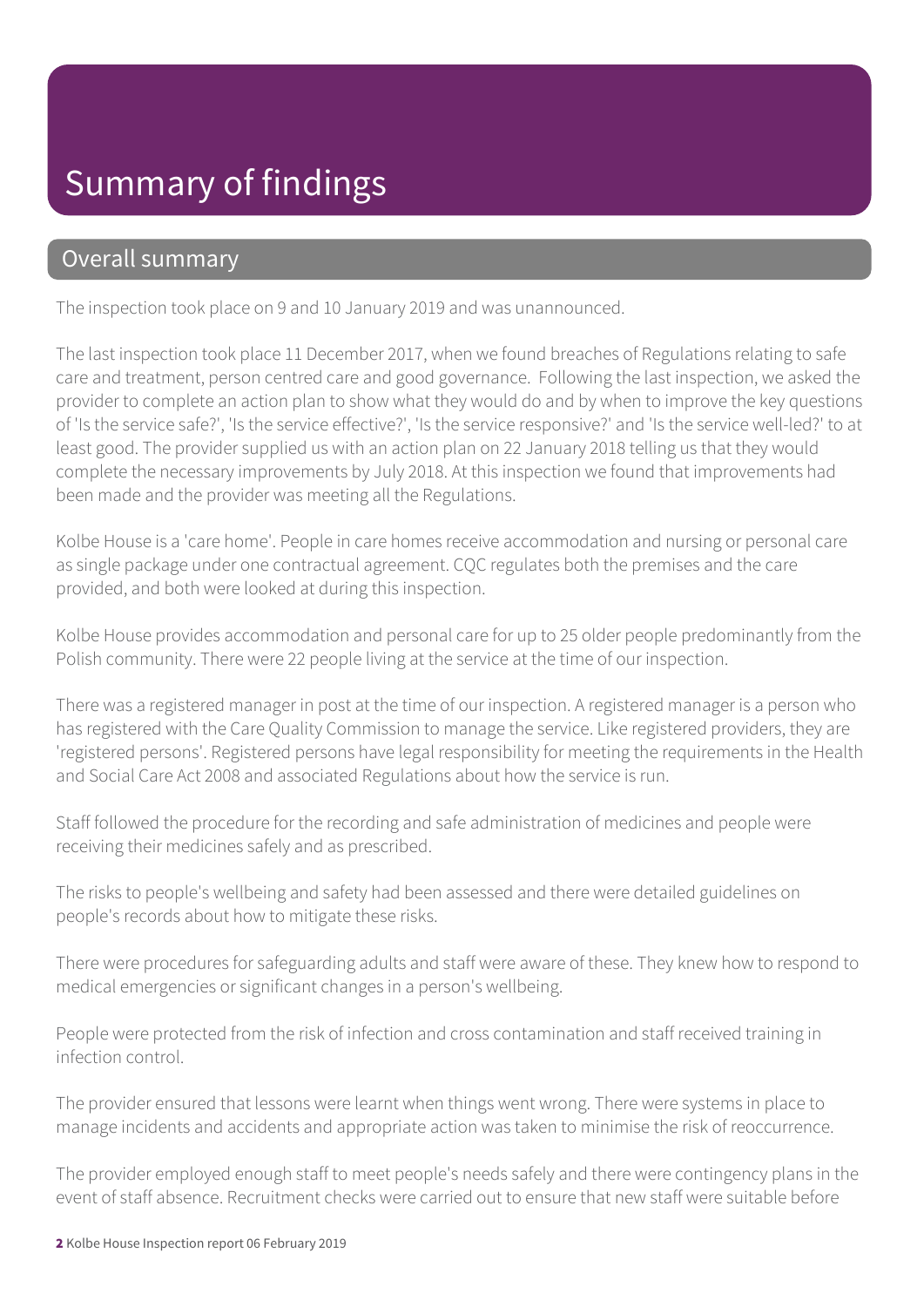they started working for the service.

People's needs were assessed prior to receiving a service and care plans were developed from the initial assessments. Assessments and care plans were person-centred and contained the necessary information for staff to know how to support people and meet their needs.

The registered manager was aware of their responsibilities in line with the requirements of the Mental Capacity Act 2005 (MCA) and staff had received training in this. People's capacity to make decisions about their care and treatment had been assessed. Processes had been followed to ensure that, when necessary, people were deprived of their liberty lawfully.

People's health and nutritional needs had been assessed, recorded and were being monitored. People gave positive feedback about the food and told us they were offered choice. People had access to healthcare professionals as they needed, and their visits were recorded in people's care plans.

The provider had consulted relevant guidance and taken steps to improve and develop the environment to meet the needs of people who used the service, in particular those living with the experience of dementia.

People were supported by staff who were appropriately trained, supervised and appraised. The registered manager sought guidance from a range of healthcare professionals and attended meetings and provider forums in order to keep abreast of developments within the social care sector. Important information was cascaded to staff to ensure they were kept informed and felt valued.

People told us they were happy and well cared for. They said that staff treated them with kindness, dignity and respect at all times. Relatives and professionals we spoke with confirmed this. People's end of life wishes, cultural and religious needs were respected and met.

There were organised activities and these were person-centred and met the needs of people who used the service, including those living with the experience of dementia.

There was a complaints procedure which the provider followed. People felt confident that if they raised a complaint, they would be listened to and their concerns addressed.

The provider had effective systems in place to monitor the quality of the service and put action plans in place where concerns were identified.

People, staff and relatives told us the registered manager and senior team were approachable and supportive, and there was an open and transparent culture within the home. There were regular meetings and people and staff were supported to make suggestions about how to make improvements.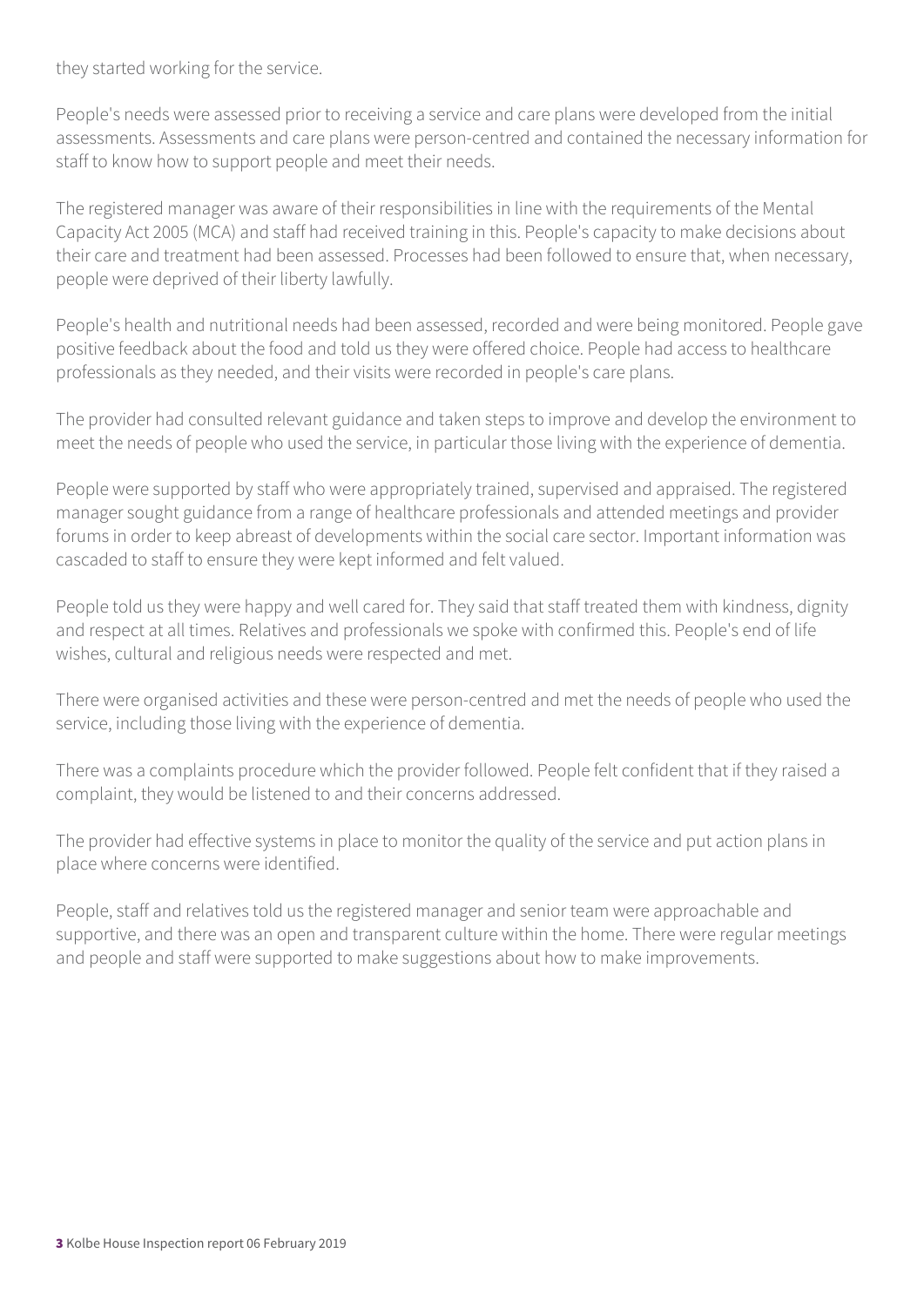4 Kolbe House Inspection report 06 February 2019

#### The five questions we ask about services and what we found

We always ask the following five questions of services.

#### Is the service safe? Good

The service was safe.

Staff followed the procedure for the recording and safe administration of medicines and people received their medicines safely and as prescribed.

The risks to people's wellbeing and safety had been assessed and there were detailed guidelines on people's records about how to mitigate these.

There were procedures for safeguarding adults and staff were aware of these. They knew how to respond to medical emergencies or significant changes in a person's wellbeing.

People were protected from the risk of infection and cross contamination and staff received training in infection control.

The provider ensured that lessons were learnt when things went wrong. There were systems in place to manage incidents and accidents and appropriate action was taken to minimise the risk of reoccurrence.

The provider employed enough staff to meet people's needs safely and there were contingency plans in the event of staff's absence. Recruitment checks were carried out to ensure that new staff were suitable before they started working for the service.

#### Is the service effective? The service effective?

The service was effective.

People's needs were assessed prior to receiving a service and care plans were developed from the initial assessments. Assessments and care plans were person-centred and contained the necessary information for staff to know how to support people and meet their needs.

The registered manager was aware of their responsibilities in line with the requirements of the Mental Capacity Act 2005 (MCA) and staff had received training in this. Processes had been followed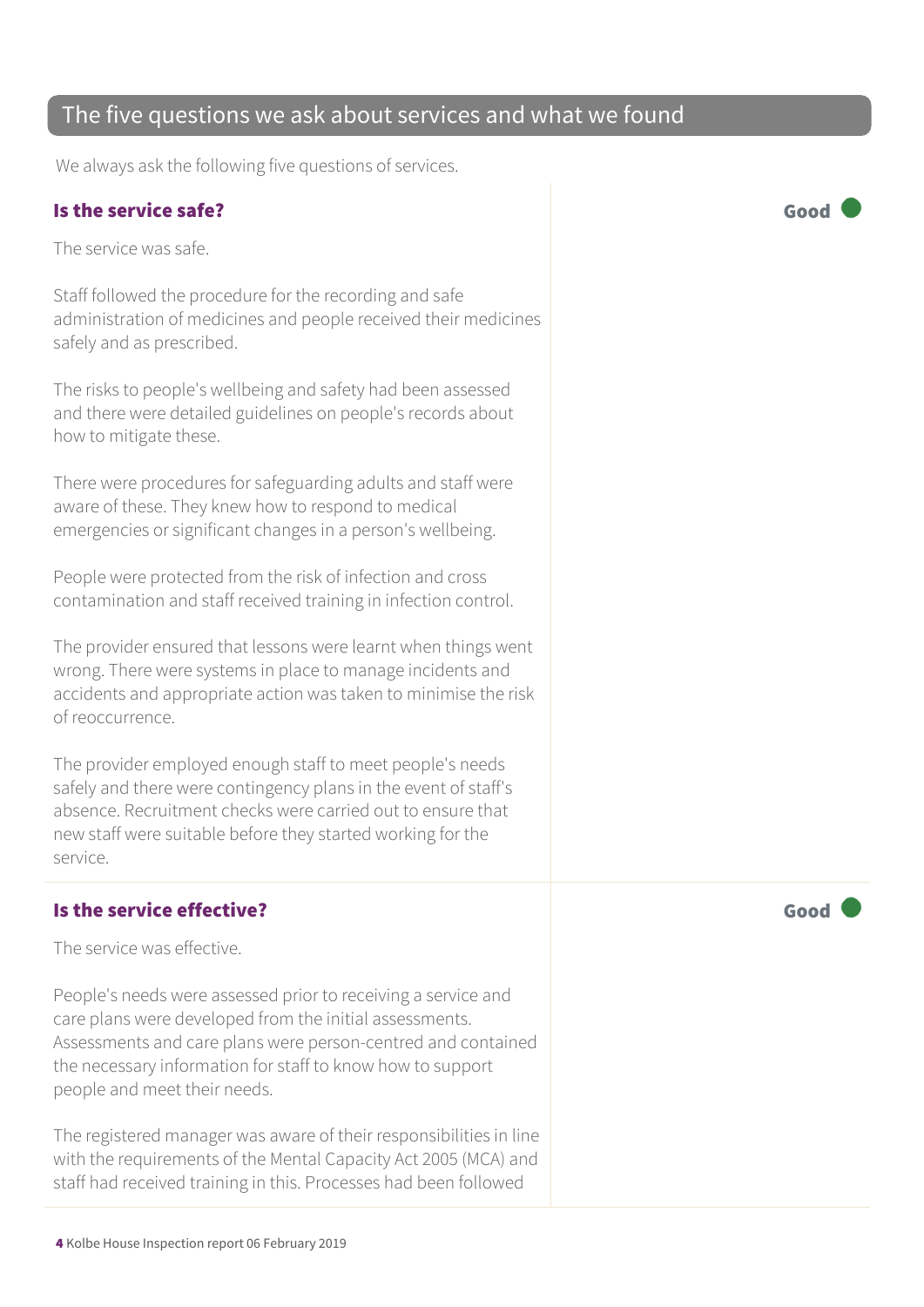| to ensure that, when necessary, people were deprived of their<br>liberty lawfully.                                                                                                                                        |      |
|---------------------------------------------------------------------------------------------------------------------------------------------------------------------------------------------------------------------------|------|
| People's health and nutritional needs had been assessed,<br>recorded and were being monitored. People had access to<br>healthcare professionals as they needed, and their visits were<br>recorded in people's care plans. |      |
| People were supported by staff who were appropriately trained,<br>supervised and appraised.                                                                                                                               |      |
| Is the service caring?                                                                                                                                                                                                    | Good |
| The service was caring.                                                                                                                                                                                                   |      |
| People told us they were happy and well cared for. They said that<br>staff treated them with kindness, dignity and respect at all times.                                                                                  |      |
| People's cultural and religious needs were respected and met.                                                                                                                                                             |      |
| Staff spoke respectfully about the people who used the service<br>and were kind and caring.                                                                                                                               |      |
| Is the service responsive?                                                                                                                                                                                                | Good |
| The service was responsive.                                                                                                                                                                                               |      |
| There were organised activities and these were person-centred<br>and met the needs of people who used the service, including<br>those living with the experience of dementia.                                             |      |
| There was a complaints procedure which the provider followed.<br>People felt confident that if they raised a complaint, they would<br>be listened to and their concerns addressed.                                        |      |
| People's end of life wishes were recorded and respected.                                                                                                                                                                  |      |
| Is the service well-led?                                                                                                                                                                                                  | Good |
| The service was well-led.                                                                                                                                                                                                 |      |
| The provider had effective systems in place to monitor the                                                                                                                                                                |      |
| quality of the service and put action plans in place where<br>concerns were identified.                                                                                                                                   |      |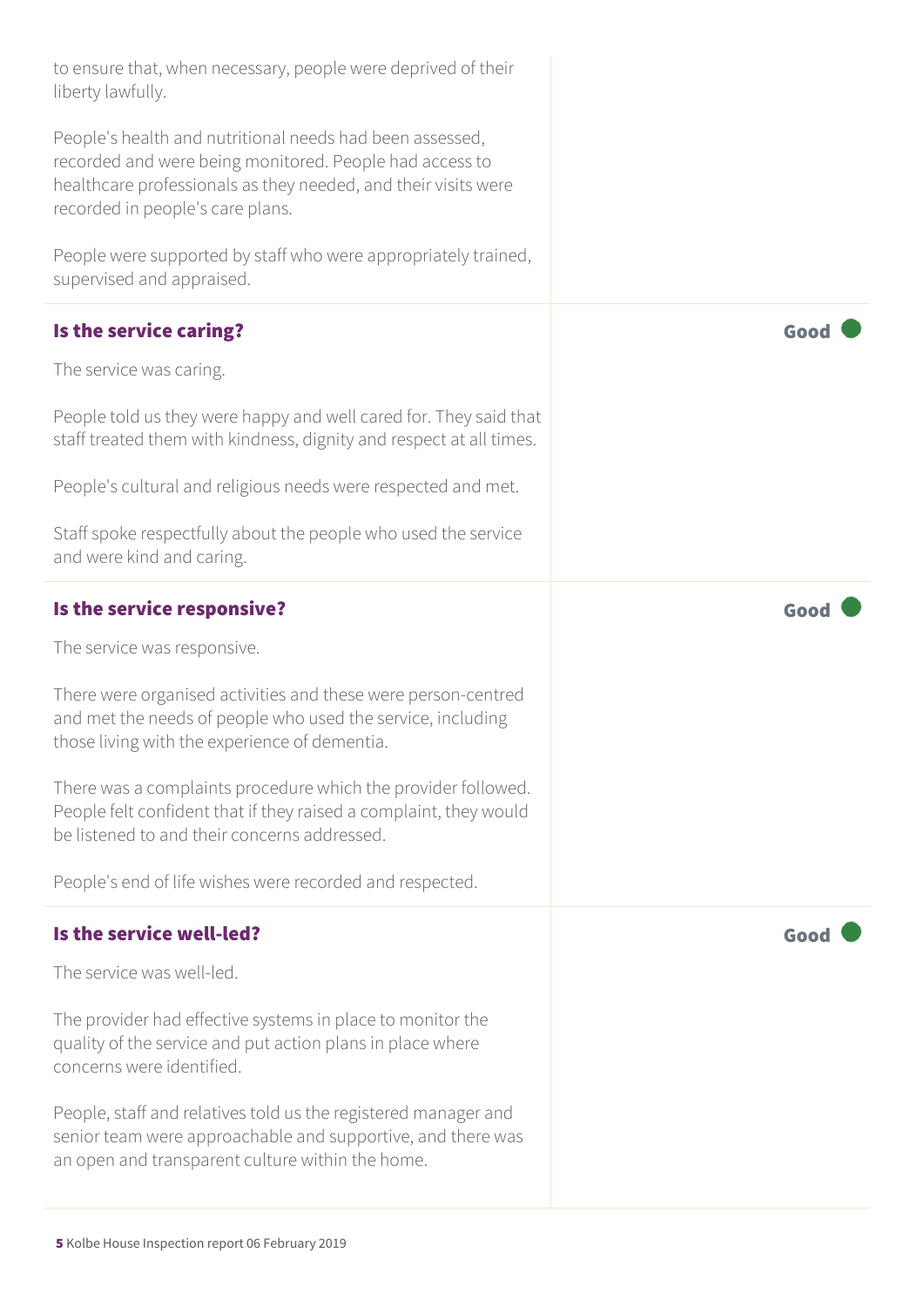There were regular meetings and people and staff were supported to make suggestions about how to make improvements.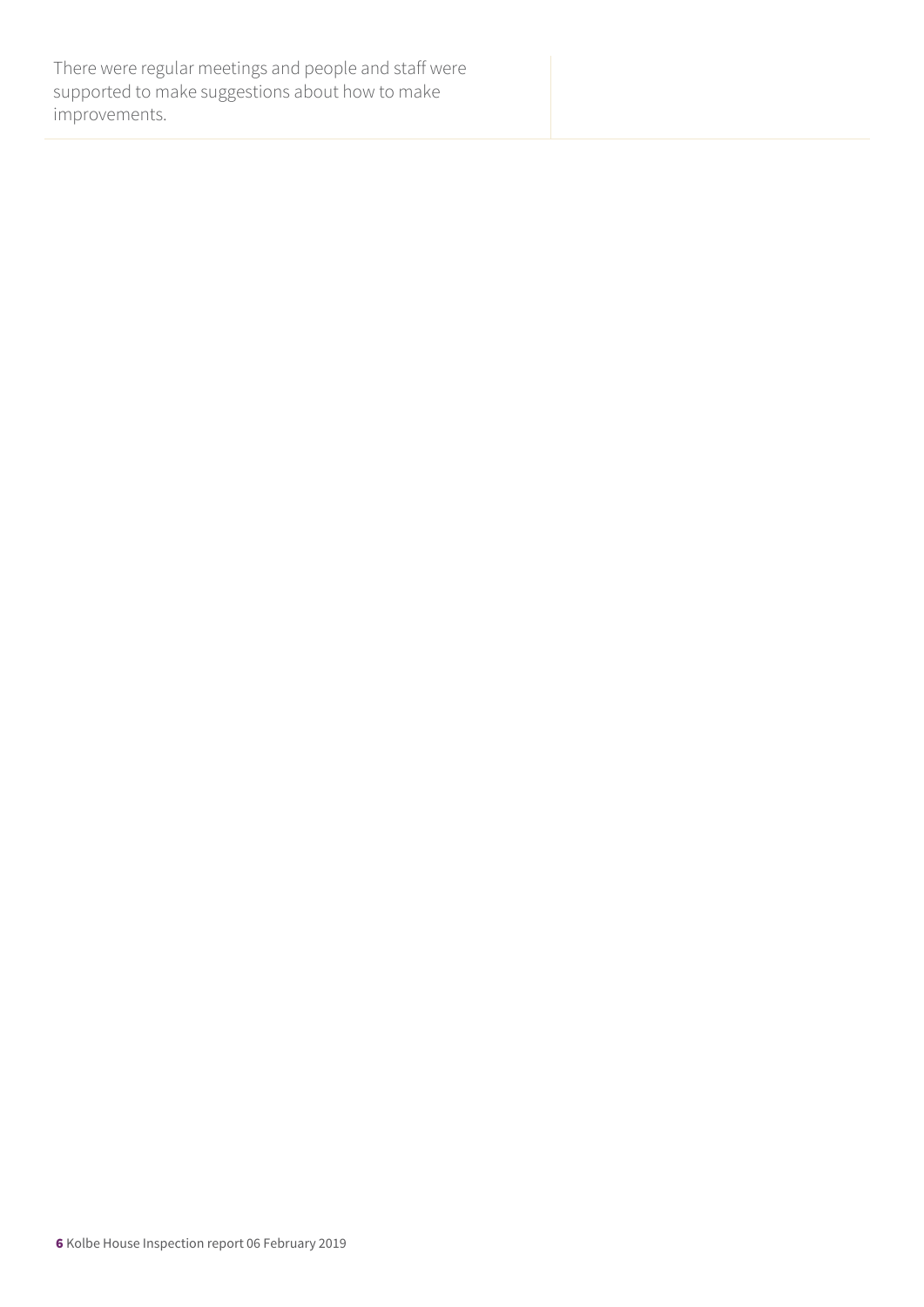

# Kolbe House

#### Detailed findings

# Background to this inspection

We carried out this inspection under Section 60 of the Health and Social Care Act 2008 as part of our regulatory functions. This inspection was planned to check whether the provider is meeting the legal requirements and regulations associated with the Health and Social Care Act 2008, to look at the overall quality of the service, and to provide a rating for the service under the Care Act 2014.

This comprehensive inspection took place on 9 and 10 January 2019 and was unannounced.

On 9 January 2019, the inspection was carried out by one inspector and an expert by experience who undertook interviews with people and their relatives. An expert-by-experience is a person who has personal experience of using or caring for someone who uses this type of care service.

On 10 January 2019, the inspection was carried out by a member of the CQC medicines team.

Before the inspection, the provider completed a Provider Information Return (PIR). This is a form that asks the provider to give some key information about the service, what the service does well and improvements they plan to make. We reviewed the information we held about the service, including notifications we had received from the provider informing us of significant events that occurred at the service. Notifications are for certain changes, events and incidents affecting the service and the people who use it that providers are required to notify us about.

During the inspection we looked at the care records of five people who used the service, five staff files and a range of records relating to the management of the service, such as incident and accident records, audits, fire safety checks and medicines management.

We spoke with seven people who used the service, two relatives, one visitor, the registered manager, the care manager, the assistant manager, a senior care assistant and two care assistants. We also spoke with a visiting healthcare professional who was regularly involved in the care of people who used the service. We emailed a social care and a healthcare professional, and received one reply.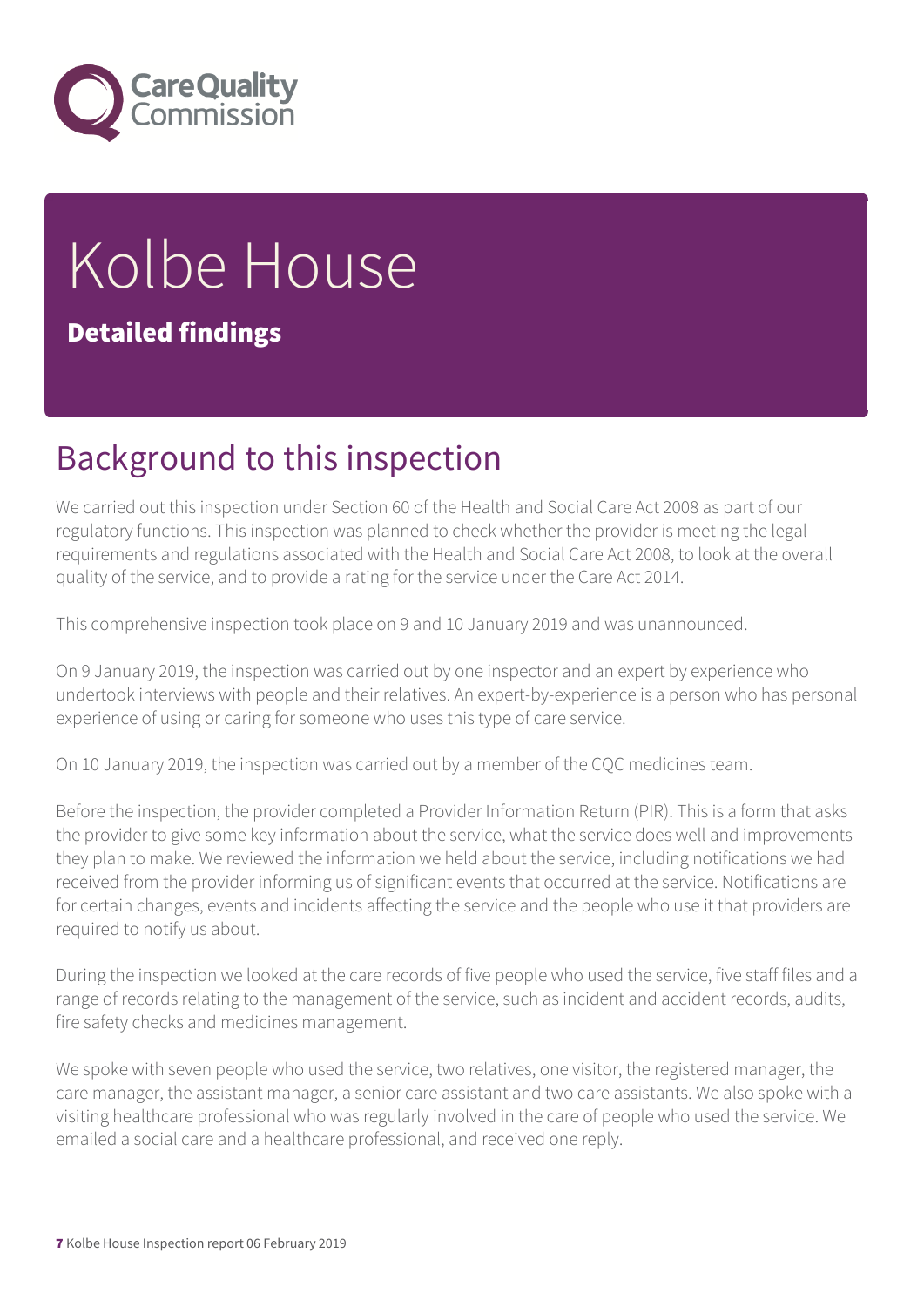# Our findings

People told us they felt safe at Kolbe House. Their comments included, "I feel safe here, no problem at all", "This place is neither good nor bad but I feel safe here. Some carers are exceptional" and "Very good, safe and secure place." A family member agreed and said. "My [family member] is safe here. We are happy with the service that they are giving to my [family member]. I can't think of a better place for [them]."

At our last inspection of 11 December 2017, we found that staff did not always follow the procedure for the recording and safe administration of medicines and people were at risk of not receiving their medicines safely. At this inspection, we found that improvements had been made.

We checked medicines storage, medicines administration record (MAR) charts, and medicines supplies. All prescribed medicines were available at the service and this assured us that these were available at the point of need and that the provider had made suitable arrangements in respect of these. Medicines were stored securely in locked medicines cupboards or trolleys, and immobilised when not in use.

Current fridge temperatures were taken each day (including minimum and maximum temperatures). During the inspection (and observing past records), the fridge temperatures was found to be in the appropriate range of 2-8°. Room temperatures were also recorded on a daily basis. This assured us that medicines were stored at appropriate temperatures.

People received their medicines as prescribed. We looked at 10 MAR charts and found no gaps in the recording of medicines administered, which helped indicate that people were receiving their medicines safely, consistently and as prescribed. For entries that were handwritten on the MAR chart, we saw evidence of two signatures to authorise this (in line with national guidance), and people's allergies to medicines were recorded appropriately. Running balances were kept for all medicines which had a variable dose (for example one or two paracetamol) and there was a record of the exact amount given. We found that antibiotics were given at the correct doses for the appropriate length of time as specified by the prescriber. Also, for people taking inhalers we saw records to indicate the number of puffs they had received from each inhaler and this was in line with the prescriber's instructions.

Medicines to be disposed were placed in appropriate pharmaceutical waste bins and there were suitable arrangements in place for their collection by the local community pharmacy. Controlled Drugs were appropriately stored in accordance with legal requirements, with daily audits of quantities done by two members of staff.

We observed that people were able to obtain their 'when required' (PRN) medicines at a time that was suitable for them and people's behaviour was not controlled by excessive or inappropriate use of medicines. At the previous inspection we found that some PRN protocols were not in place, had not been updated or reviewed recently. At this inspection we found that this issue had now been resolved. PRN protocols were in place and reviewed on a regular basis by the provider to ensure safe usage for these types of medicines. For example, we saw five PRN forms for pain-relief/anxiety medicines. There were appropriate protocols in place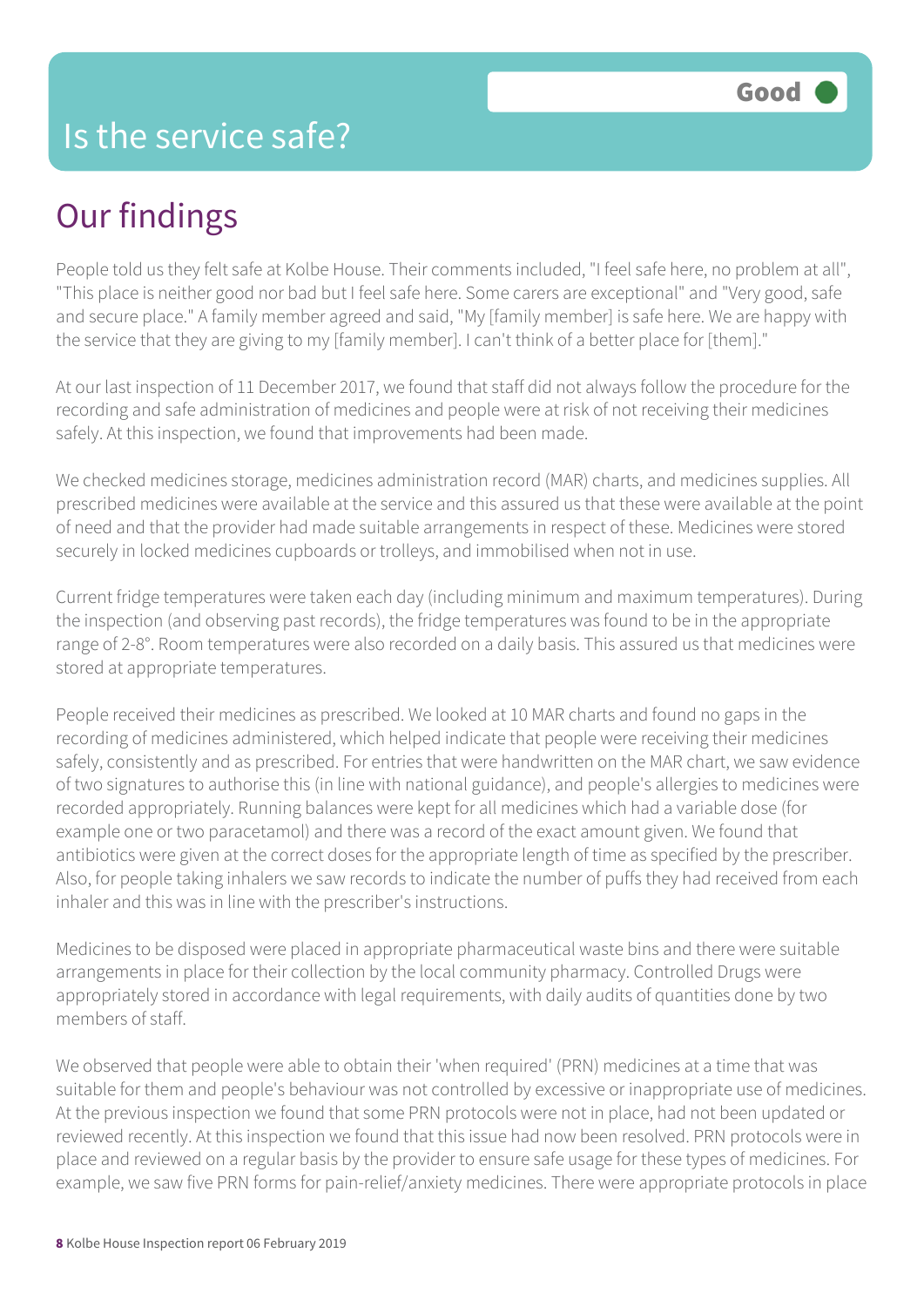which covered the reasons for giving the medicine, what to expect and what to do in the event the medicine did not have its intended benefit.

Medicines were administered by staff who had been trained in medicines administration. We saw a member of staff giving medicines to a person who used the service and saw that they showed a caring and supportive attitude towards them.

The provider followed current and relevant professional guidance about the management and review of medicines. For example, we saw evidence of several recent audits carried out by the provider including safe storage of medicines, fridge temperatures and stock quantities on a monthly basis. A recent improvement made by the provider included ensuring that all PRN protocols were up to date and had been reviewed on a regular basis. This showed the provider had learned from medicines related incidents to improve practice.

At our last inspection of 11 December 2017, we found that person-specific risk assessment did not always include any action or instructions on how to mitigate these risks. At this inspection, we found that improvements had been made.

Where there were risks to people's safety and wellbeing, these had been assessed and rated as high, medium or low. Person-specific risk assessments and support plans were available and based on individual risks that had been identified either at the point of initial assessment or during a review. Support plans were in place and included guidelines about how to minimise risks. For example, where one person was at risk of malnutrition, guidelines included, "[Person] needs full assistance with eating. One carer to assist at mealtimes. Fresh food cooked from scratch is served on a daily basis." Another person was at risk of skin deterioration. We saw that instructions to staff included to apply cream to pressure areas, and repositioning charts were in place for staff to support repositioning every two hours. A third person who had an allergy had a specific care plan and a risk assessment in place. We saw other risk assessments in place which included moving and handling, falls, skin integrity, hearing and use of walking aid.

People were protected from the risk of infection and cross contamination. We saw that all areas of the home were clean, tidy and odour-free. All cleaning products were safely locked away. Staff had received training in infection control and we saw they wore protective equipment such as gloves and aprons when they supported people with personal care.

Staff carried out regular checks during the day and night to ensure people were safe. There were call bells in bathrooms, toilet and people's bedrooms and these were within people's reach. People told us the call bells were usually answered in a timely manner. Two staff members lived on the premises and were available in the event of an emergency or staff absence.

There were enough staff on duty at any one time to keep people safe and meet their needs and the staff rota we looked at confirmed this. The registered manager told us they had never required the use of agency staff. They said, "We have never ever had agency staff. I have been here since 1992, and we have always worked together. Our staff are always willing to work as a team and cover absence." We saw that there were enough staff on the day of our inspection and people did not have to wait for support.

There was a safeguarding policy and procedures and staff were aware of these. Staff received training in safeguarding adults and indicated they would know what to do if they thought a person using the service was being abused. Their comments included, "In case of safeguarding concern, I would call the manager and the council. That has never happened in the seven years I have worked", "People have to feel safe. I think they are safe. We ask them and their family" and "Observing, observing, observing. That's how we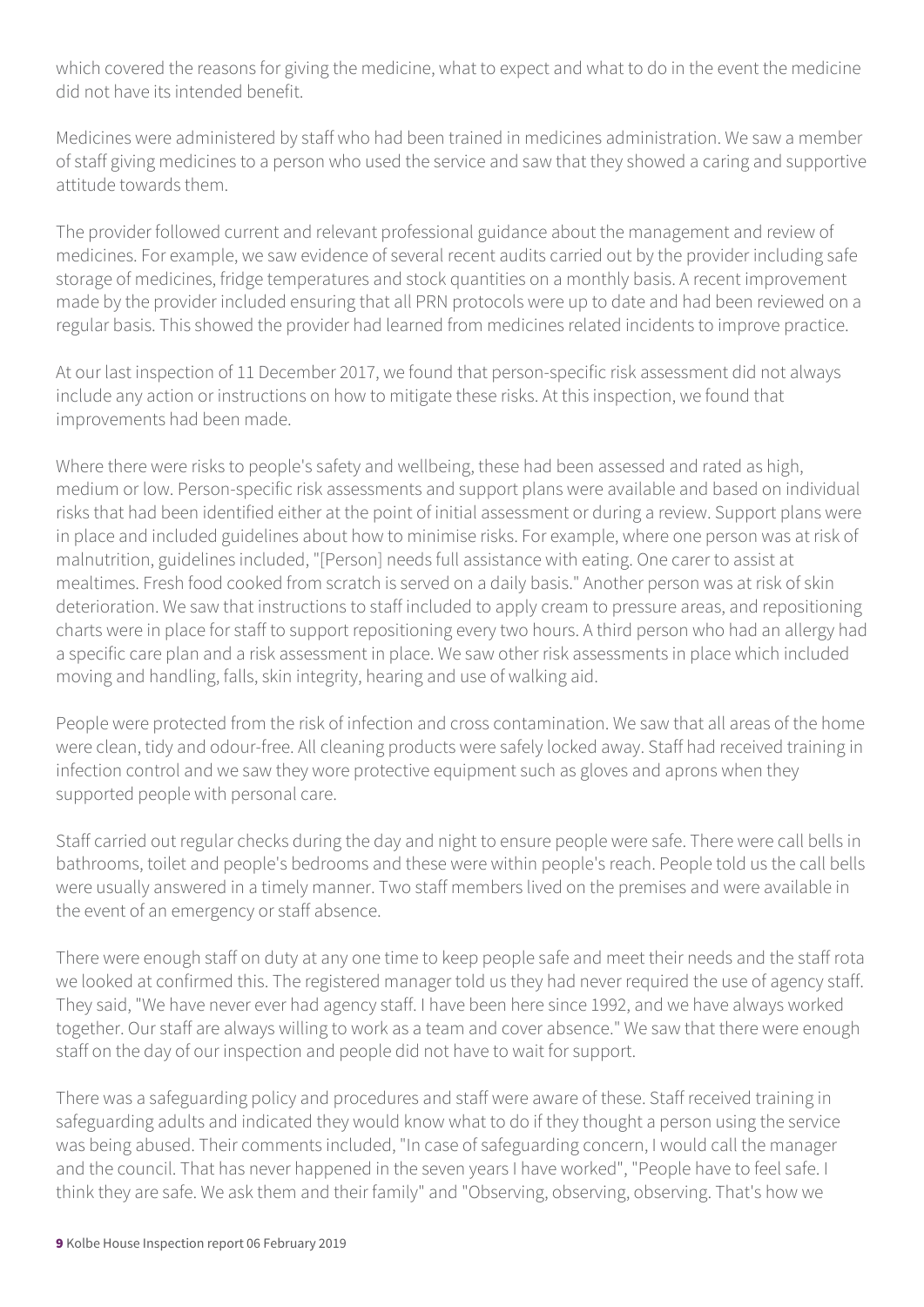make sure people are safe and cared for. We watch their body language, start a conversation and listen to what they have to say. I have not had any concerns."

There was a policy and procedures for the management of incidents and accidents and the manager kept a log of these. Each one was recorded and included details of the person, date, time, location and a full description of the accident. Records included the actions taken. For example, the GP was called and advised to monitor a person who had a fall. However, records did not include guidelines for staff to follow to prevent reoccurrence. We discussed this with the registered manager who showed us evidence that necessary actions were discussed with staff and recorded in people's care plans.

Lessons were learnt when things went wrong. The registered manager told us they discussed all concerns as a team and staff confirmed that they could approach the senior team about their concerns. Following the inspection, the registered manager told us they had added a section to accident and incident reports to include their analysis and measures in place to prevent reoccurrence.

People lived in a safe environment. The provider had a health and safety policy and staff were aware of this. There were processes in place to ensure a safe environment was provided, including the lift and stairlift, gas and electrical, emergency call system, boiler and water checks. A general risk assessment was in place which included medicines administration, infection control and manual handling. Equipment was regularly serviced to ensure it was safe, and we saw evidence of recent checks. This included fire safety equipment such as fire extinguishers. The registered manager kept a log of when maintenance checks were due to be undertaken by external contractors. We saw that all checks were up to date.

The provider had taken steps to protect people in the event of a fire. People had Personal Emergency Evacuation Plans (PEEPS) in place. However, these were just a tick box form and did not include a narrative to explain how to support people to evacuate according to their individual needs. We discussed this with the registered manager who told us they would address this without delay.

There were weekly fire alarm tests and we saw records of these. There was an up to date fire risk assessment which was regularly reviewed and updated as needed. Staff received training in fire safety and all appropriate checks were carried out and recorded. Windows were fitted with restrictors to prevent them from opening wide and these were regularly checked.

Recruitment practices ensured staff were suitable to support people. The records we looked at included checks to ensure staff had the relevant experience and qualifications to work at the home. Checks were undertaken before staff started working for the service. These included obtaining references from previous employers, reviewing a person's eligibility to work in the UK, checking a person's identity and ensuring a criminal record check was completed.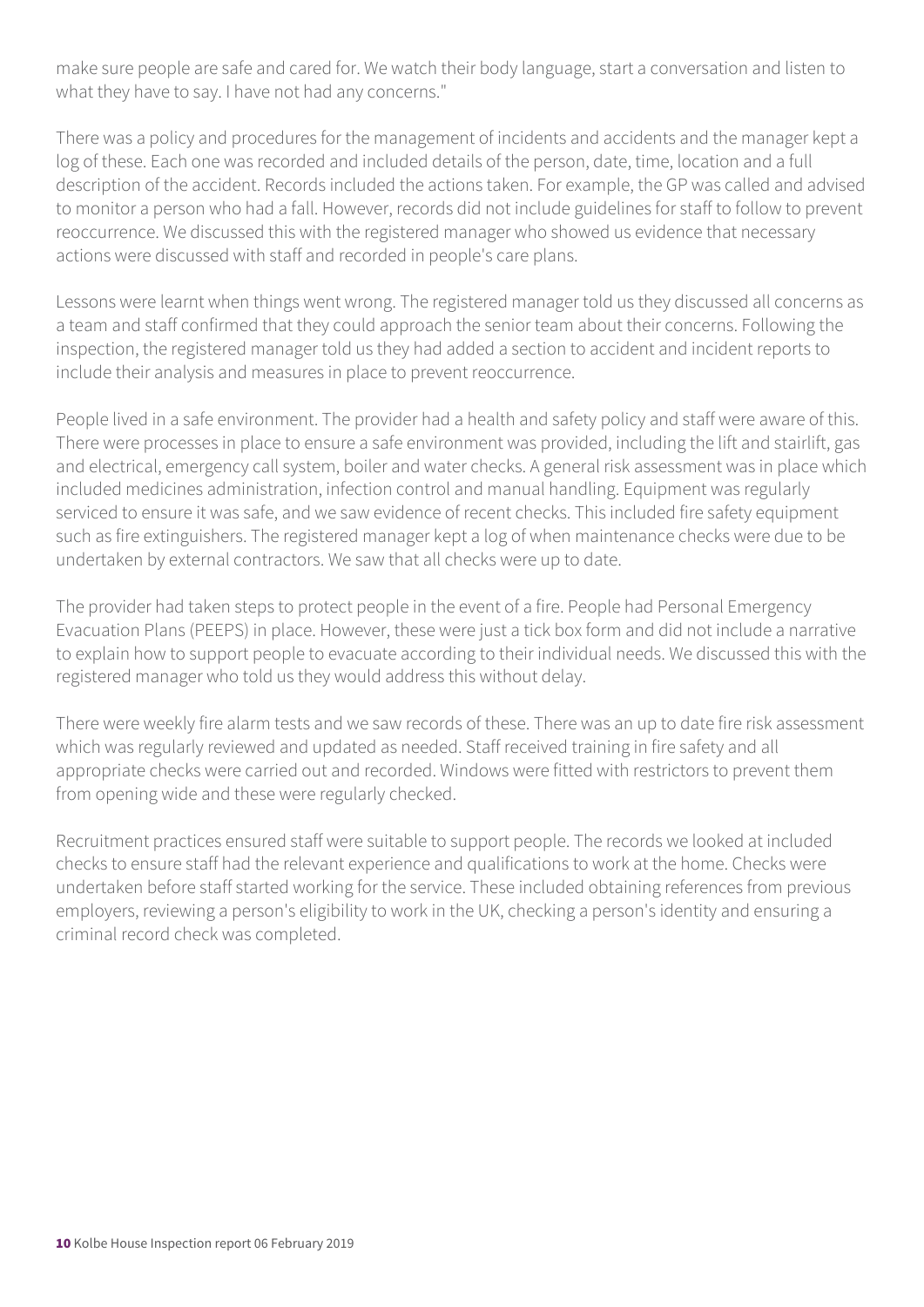# Is the service effective?

# Our findings

At our last inspection of 11 December 2017, we found that people's pre-admission assessments were basic, lacked detail and were not always written in a person-centred way. At this inspection, we found that improvements had been made.

People's needs were assessed prior to being admitted to the home. We saw that initial assessments included details of the person's medical history, background, family contacts, medicines, mobility, eyesight, hearing, dietary needs and mental capacity. Based on the assessment, a decision was made as to whether the home could meet the person's needs. The staff received English lessons and this had enabled them to improve the way in which they wrote in people's records. We saw that assessments and care plans were written in a respectful and person-centred way.

At our last inspection of 11 December 2017, we found that the environment was not designed in a way to support people who were living with dementia. At this inspection, we found that improvements had been made.

The provider had taken steps to improve the environment to meet the needs of people, in particular those living with the experience of dementia. For example, there were colourful signs on bathrooms and toilet doors, so people could find these easily. Toilet seats were bright red, and doors were painted in bright colours to facilitate orientation. Signs were in both English and Polish. There were pictures and photographs displayed for people to look at and bedrooms had been updated to reflect people's individual taste and interests. The garden was large and attractive and people told us they liked spending time in it.

The Mental Capacity Act (MCA) 2005 provides a legal framework for making particular decisions on behalf of people who may lack the mental capacity to do so for themselves. The Act requires that as far as possible people make their own decisions and are helped to do so when needed. When they lack mental capacity to take particular decision, any made on their behalf must be in their best interests and as least restrictive as possible.

People can be deprived of their liberty to receive care and treatment when this is in their best interests and legally authorised under the MCA. The application procedures for this in care homes and hospitals are called the Deprivation of Liberty Safeguards (DoLS).

We checked whether the service was working within the principles of the MCA, and whether any conditions on authorisations to deprive a person of their liberty were being met. We found that the provider understood the principles of the MCA and had followed its requirements. The registered manager had identified people for whom restrictions had to be put in place and had taken appropriate action to make sure these were in people's best interests and were authorised by the local authority as the Supervisory Body. This included an authorisation for a person for whom going out unaccompanied could put them at risk of harm.

We looked at one MAR for a person who was administered their medicines covertly. We found that a best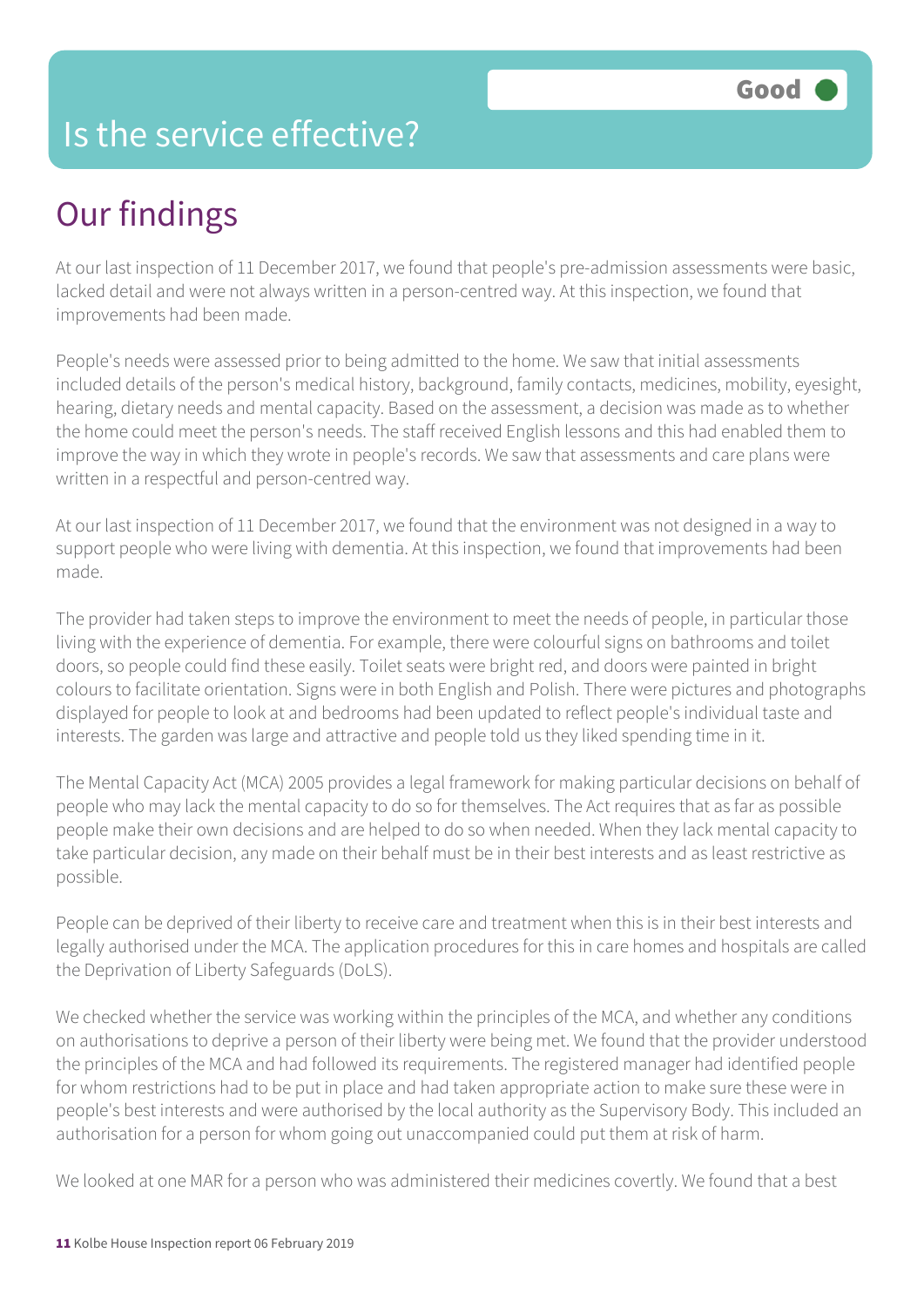interests meeting had taken place and this had been appropriately authorised. This assured us that people were administered medicines covertly in an appropriate manner in accordance with legislation and recommended guidance.

People told us they were consulted in all aspects of their care and consented to their care and support. Records we saw supported this. People told us they could choose their bedtimes, what to eat and drink, and how to spend their day. During our inspection, we witnessed staff consulting people and obtaining consent verbally before supporting them. A care worker told us, "We ask them what they want to do during the day, what activities, if they want to go out, or watch TV. It is about them."

People were supported by staff who were well trained, supervised and appraised. New staff were subject to an induction where they were introduced to the provider's policies and procedures, undertook training and shadowed more experienced staff members. We viewed the training matrix for 2018 and saw that staff had received regular training in subjects the registered manager identified as mandatory, such as safeguarding, medicines administration, food hygiene and infection control. Further training was planned for 2019 and included MCA, whistleblowing, equality and diversity, challenging behaviour and first aid. They also received training specific to the needs of people who used the service such as simple nail cutting, dementia and activities for people with dementia. The provider used an external trainer who delivered most of the training in-house. All staff had achieved a recognised qualification in health and social care. Staff received regular supervision and a yearly appraisal. Records we viewed confirmed this. They told us they felt supported and could approach the registered manager anytime.

People's nutritional needs were met. The provider recognised the importance of food, nutrition and a healthy diet for people's wellbeing, and as an important aspect of their daily life. People were positive about the food. Their comments included, "I have no complaint about the food", "The food is alright", "The food is good, I like it" and "The food is OK. I can eat other than Polish food."

There were menus available for people so they knew what was on offer each day, and had the opportunity to request an alternative if they wished. The registered manager told us people were consulted about the choice of food and people confirmed this. People generally required typical Polish food and this was provided. However, they told us they could request other food if they wanted to. We viewed the menus for the week and saw that they changed daily and were rotated across the month. The food served looked appetising and well-presented and people finished their meals. The registered manager told us that all food was cooked using fresh ingredients and we saw this was the case on the day of our inspection. Tables were laid with cloths, cutlery and napkins and people were offered clothes protectors, when they needed these. The chef had accurate information about people's dietary requirements, including any allergies. Where people needed support, we saw they received this in a calm and unrushed manner, and engaged in social interaction.

People were supported to stay healthy and staff were responsive to people's healthcare needs. Healthcare professionals were regularly involved and provided advice and guidance to staff about how to support people with various medical conditions. Some people were living with diabetes and we saw that the district nurse attended daily to administer Insulin. We viewed the care plan for a person living with the condition and saw that a risk assessment was in place and detailed guidelines for staff to follow to meet the person's healthcare needs. For example, the need to provide suitable meals and which food to avoid. We saw a batch of biscuits had been baked specially for people living with diabetes. Staff had also recognised the increased risk for the person living with this condition, such as the need to have regular foot care by a chiropodist, regular eye checks and weight monitoring.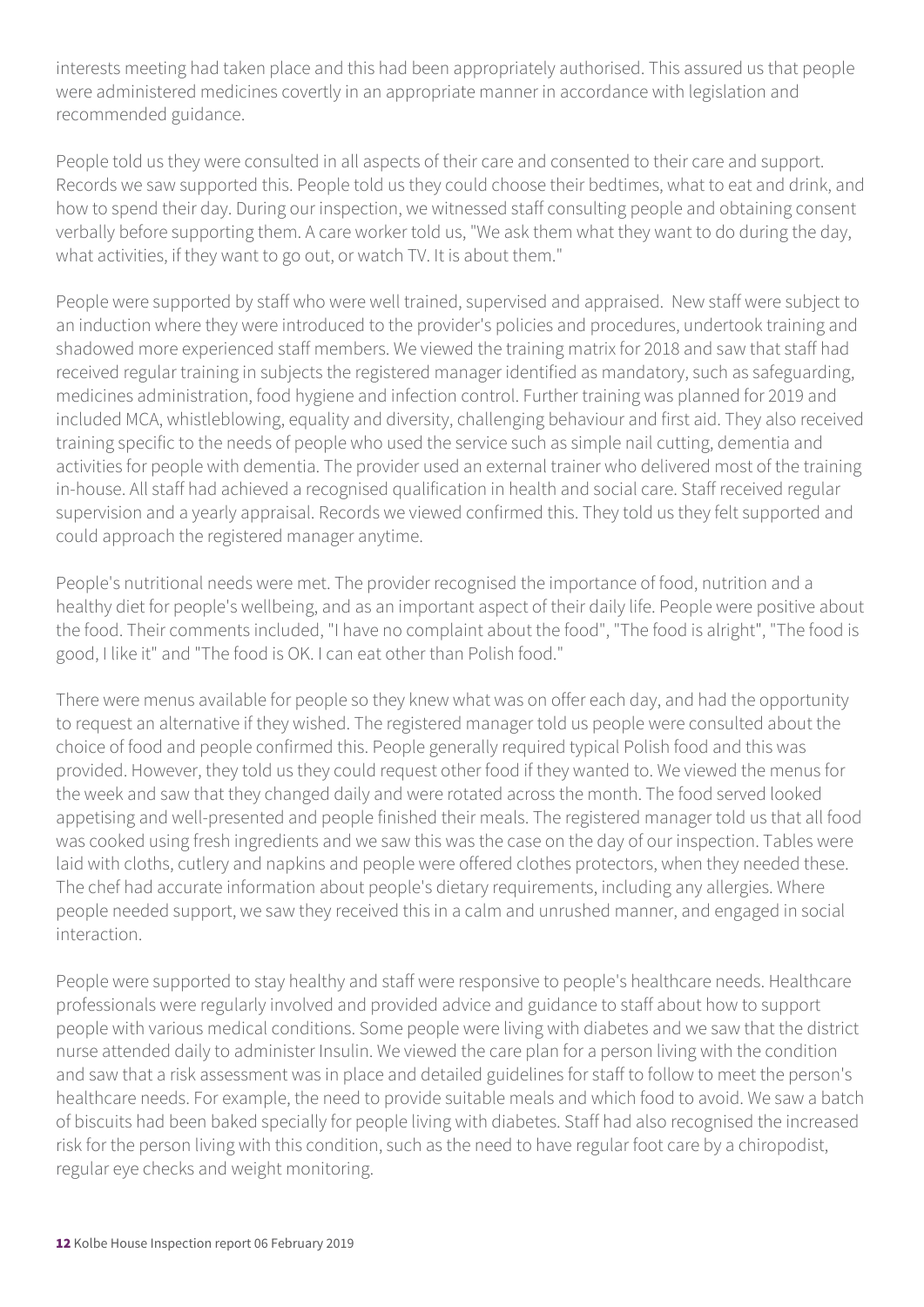# Our findings

People were supported by staff who were kind and caring and treated them with dignity and respect. People and relatives were complimentary about the care and support they received. One person told us, "I talk about my past with carers. Some of them are like angels" and another said, "I can recommend [Kolbe House] to other people." One relative stated, "I am pleased and have peace of mind because my [family member] likes this place" and "[Person] likes the people here so I am also happy." A healthcare professional echoed this and said, "They know their people and they are very caring. We never get any negative report."

The staff and management team spoke respectfully about the people they cared for. Staff talked of valuing people and respecting their human rights and their diverse needs. Their comments included, "I am happy when people smile and are happy", "The residents need privacy, for example when they have a bath, I make sure the carers close the door, smile with them, talk with them, contact with residents is very important, they need time, they are all different", "Everything is fine. If the residents are happy, we are happy" and "I have respect for them. I like the contact with people and old Polish people have so much information about life, the war, etc."

All the people and relatives we spoke with told us that staff respected their privacy and dignity. On the day of our inspection, we observed staff knocking on bedroom doors before entering, and closing curtains and doors before supporting people with personal care. People told us they were encouraged to remain independent and ask for help if required. Staff displayed a gentle and patient approach throughout the day. They communicated clearly and appropriately with people, making eye contact, offering choices and explaining what they were doing when supporting them. They were attentive to people's needs and nobody had to wait for support when they requested this.

Care plans included information about each person's spiritual and cultural requirements. Many people using the service were Roman Catholic and a priest visited regularly to conduct services in the home. All the people using the service and the staff were Polish and Polish culture was respected by all. For example, we saw that all the Christmas decorations were still up and asked the registered manager why they had not removed them. They explained that in Poland, the decorations stayed up until the beginning of February.

All the staff we spoke with demonstrated a passion for their work and a dedication to the people who used the service. There was a calm and unrushed atmosphere and everyone looked happy and relaxed. We saw examples of person-centred care during our visit. For example, where a person using the service became disorientated to place and was leaving the dining room before having their dessert, a care worker gently took their hand, explaining they had not had their dessert yet, and calmly encouraged the person to return to the dining table.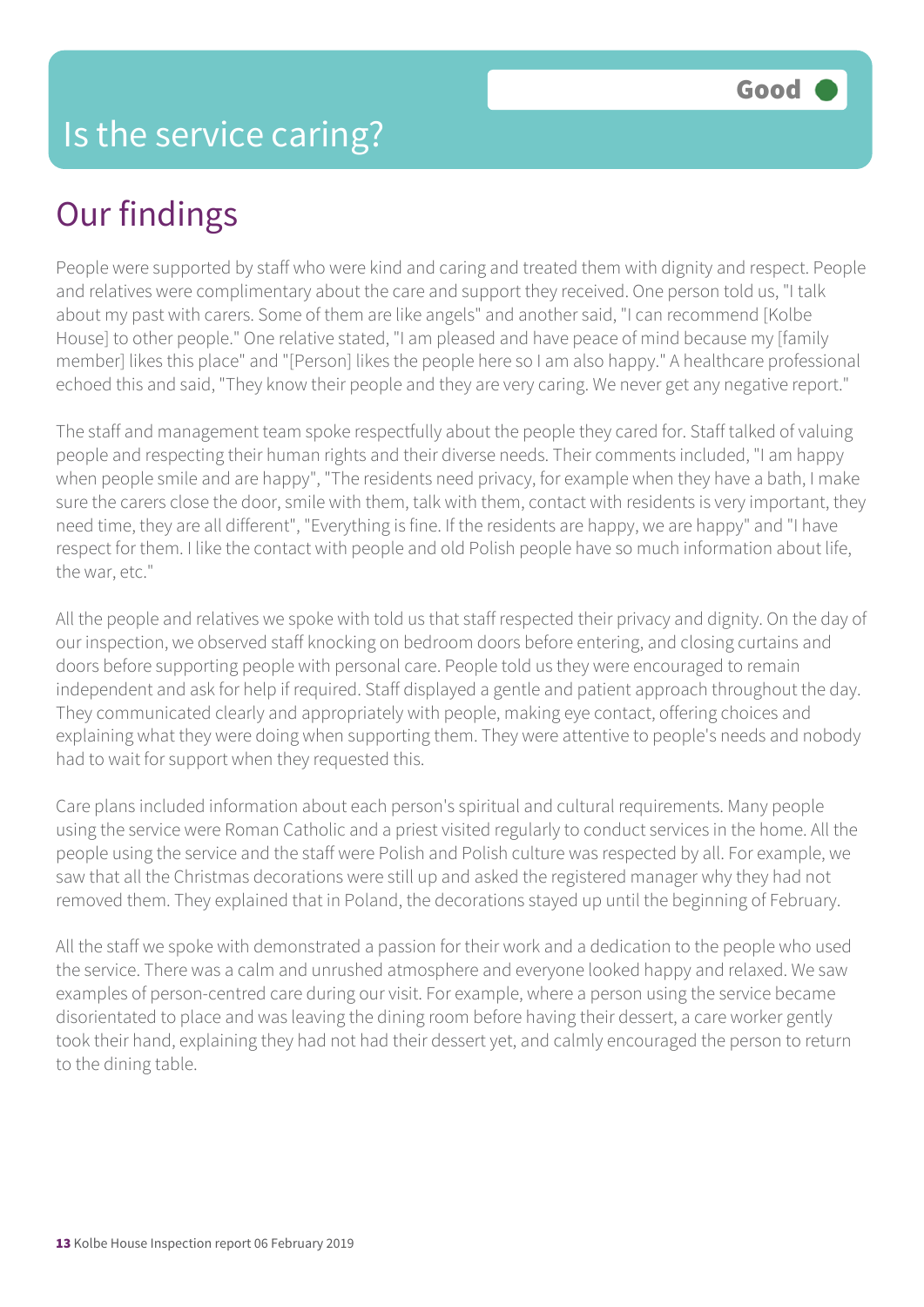# Is the service responsive?

# Our findings

At our last inspection of 11 December 2017, we found that care plans did not contain enough detail for staff to know how to meet people's needs and were not always written in a person-centred way. At this inspection, we saw that improvements had been made.

Care plans we looked at were clear and contained instructions for care workers to follow to ensure people's needs were met. They were developed from the information gathered from the initial assessments and were based on people's identified needs, the support needed from the care workers and the expected outcomes. We saw that people's needs were reviewed regularly or whenever there were changes to people's needs. Care workers confirmed that care plans contained relevant and sufficient information to know what the care needs were for each person and how to meet these. A healthcare professional told us, "I know they are very professional. People are well cared for. When we ask something, they know exactly."

We saw detailed guidelines for staff to follow when people required specific care. For example, there were pictorial instructions with detailed explanation about how to support a person who needed to be cared for in their bed, including how to place pillows to maximise the person's comfort when lying in bed.

Each person's care plan included an 'Accident and emergency' checklist. This form contained details of the person, their GP, next of kin, past medical history, allergy status, if the person had a Deprivation of Liberty Safeguard (DoLS), and any other important and relevant information. The registered manager told us they ensured this document was sent with the person when they attended the hospital to ensure that hospital staff had the necessary information to meet the person's needs.

People and relatives told us they were involved in discussions about their care and support, and had signed to give consent for their support. They added that the care was good and personalised to their individual needs. Relatives said they were consulted and took part in reviews with their family members. Records we looked at confirmed this. We saw a comment from a relative which stated, "My [family member] is very well cared for. [They are] less able to make coherent conversation but despite this, I find that staff engage with [them] and are solicitous. It is sometimes very touching to observe."

We looked at a sample of daily care records of support and found that these had been completed at every shift and described a range of tasks undertaken, including information regarding people's wellbeing, social interactions, or anything relevant to the day. We saw that records were recorded in both Polish an English and were written in a person-centred way using appropriate language and showing respect and care for the person receiving support.

At the last inspection on 11 December 2017, we found that organised activities were not always personcentred and did not always meet the needs of people living with dementia. At this inspection, we found that improvements had been made.

People told us they enjoyed the activities on offer. Their comments included, "I love reading both English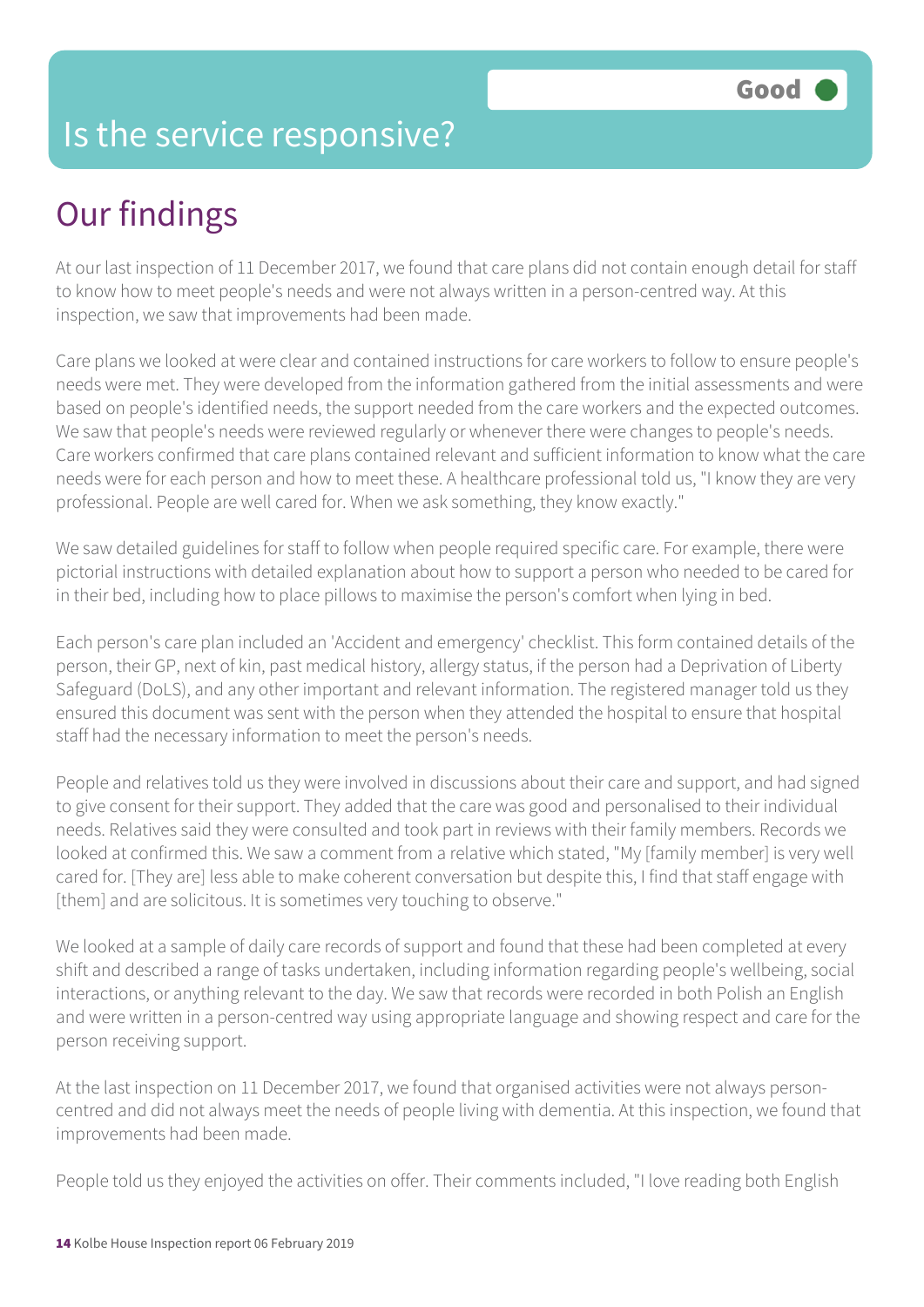and Polish newspapers" and "I do my reading, puzzles, and like to sit in the garden in the summer time." There were designated staff members who organised activities according to people's needs and wishes. Staff had attended specific training about activities for people living with dementia and were using their knowledge to organise meaningful activity sessions. These included monthly piano and guitar concerts, exercise classes and local trips. Local volunteers attended on a regular basis to provide activities to people, and children from local schools performed concerts at the home and talk to people who used the service.

The registered manager had purchased a range of material suitable for the needs of people living at the service. This included jigsaw puzzles, games and books. There were also material specific to the needs of people living with dementia, including tactile objects and sensory equipment. There was an activity plan displayed in the communal area so people could see what activities were planned for each day. We saw that activities planned were taking place at the time of our inspection.

The staff were responsive to people's needs and where there were concerns, we saw these were addressed appropriately and holistically. For example, one person who used the service was experiencing some difficulties and displaying behaviours that challenged. We saw that meetings had been organised with relevant people, such as healthcare professionals and family members to discuss difficult situations and find ways to improve the situation. A recent care plan review meeting indicated that the situation had improved. A family member had commented, "[Family member] is clearly doing very well indeed. [Person] looks well, [their] mood is stable and [their] mental capacity is better than when [they] arrived. The staff are genuinely excellent."

The provider had a complaints procedure in place and this was available to people who used the service, staff and relatives. People told us they knew how to make a complaint although they had not needed to. People confirmed that communication was good at the service and if they had a minor concern, they were able to discuss this and felt listened to. The care manager told us they talked to people every day to make sure they were happy. They said, "Everything is fine. If the residents are happy, we are happy."

The registered manager kept a log of compliments received from people and relatives. We viewed a range of these which included comments such as, "There could not have been a better place for me to go", "Thank you for trying so hard to help [family member], we really appreciated all you tried to do", "[Person] constantly sings your praises and is so happy staying at Kolbe House" and "The care and compassion that my [family member] received in Kolbe House was outstanding."

People's end of life wishes were recorded in their care plans. Care plans included a 'future wishes' section where people's wishes about how they wanted their end of life care. For example, one person's care plan stated they did not want to be hospitalised but wished to be cared for at Kolbe House and another person wanted 'peace, stability, family contact, and the visit of a priest'. One person was receiving end of life care at the time of our inspection and was being supported in bed. We saw they were provided with a hospital bed and pressure relieving equipment to help promote their comfort and prevent their skin from deteriorating, and the district nurse attended weekly.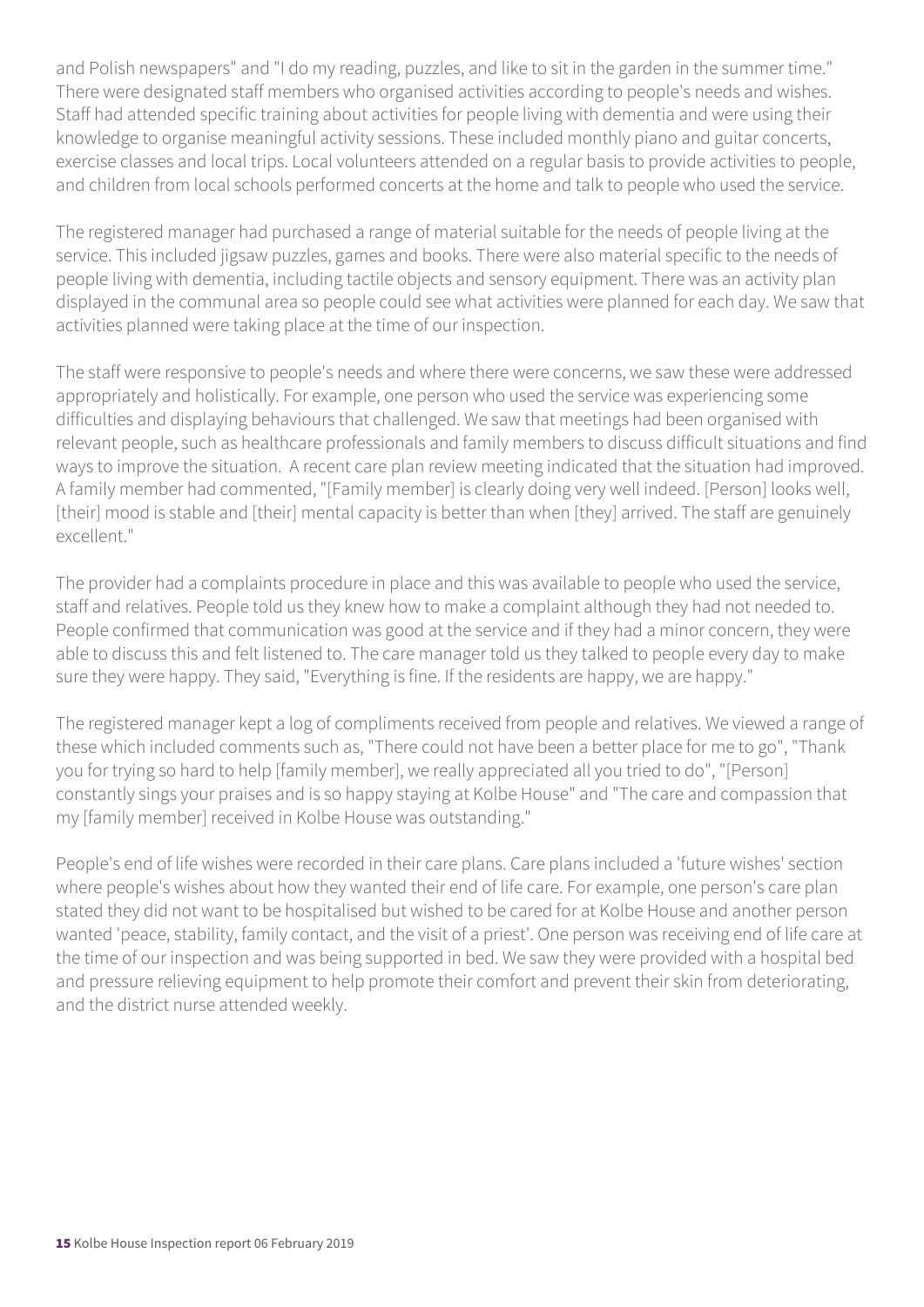# Is the service well-led?

# Our findings

At our last inspection on 11 December 2017, we found that although the provider has a number of systems in place to monitor the quality of the service, medicines audits and other checks had failed to identify the issues and breaches of Regulations we found. At this inspection, we found that improvements had been made.

The registered manager carried out regular audits of all areas of the home. These included medicines audits, environmental checks and health and safety checks. In addition, members of the provider's committee conducted monthly audits of the home which included people's records, training, recruitment and complaints. We saw evidence that these were regular and thorough and action was taken when any issues were identified. For example, when one emergency light was not working, we saw that action was taken to repair this without delay.

The nominated individual visited weekly and discussed any issues with the registered manager and were available to speak with people who used the service, their relatives and staff at anytime. One staff member told us, "The committee comes every week and speaks to us. There is always someone who listens. It's very supportive here. If we get good feedback from family, it makes my day. It's not just a job."

People and relatives we spoke with were complimentary about the staff and the registered manager. People thought that the home was well managed and the staff worked well as a team. People's comments included, "I know the manager, [Registered manager's name] is very kind, nice and friendly woman", "Fantastic place and staff" and "Yes, I recommend it to other people." Relatives agreed and said, "The manager and her team are always available, and I am definitely informed about my [family member]'s health" and "I am free to speak to the manager or carers. They are very friendly, kind and wonderful. They are keeping my [family member], as if in her own home."

Staff commented that they felt supported by the management team and were confident that they could raise concerns or queries at any time. All staff we spoke with were positive about their jobs and all said the registered manager was supportive. Their comments included, "I have good contact with manager. We have a daily report and we communicate well. I have no problem with communication here. When we have any problem, we can contact the manager anytime" and "I think the manager is supportive. You can always call her for advice and she always does. She will always pick up the phone."

People and relatives were supported to feed back about the service through meetings and quality questionnaires. These questionnaires included questions relating to how they felt about the care and support they received and whether their needs were being met. It also included questions about the quality of the food, the environment and their social needs. We saw that the results showed an overall satisfaction with the service people received. Comments included, "The staff at Kolbe always show professional conduct and I would recommend anyone for this fine home", "This is an excellent care home where people are cared for with care and professionalism", "Very helpful staff", "Residents appear very well cared for, staff are helpful, friendly and caring" and "My [family member] is in a very good place and well looked after."